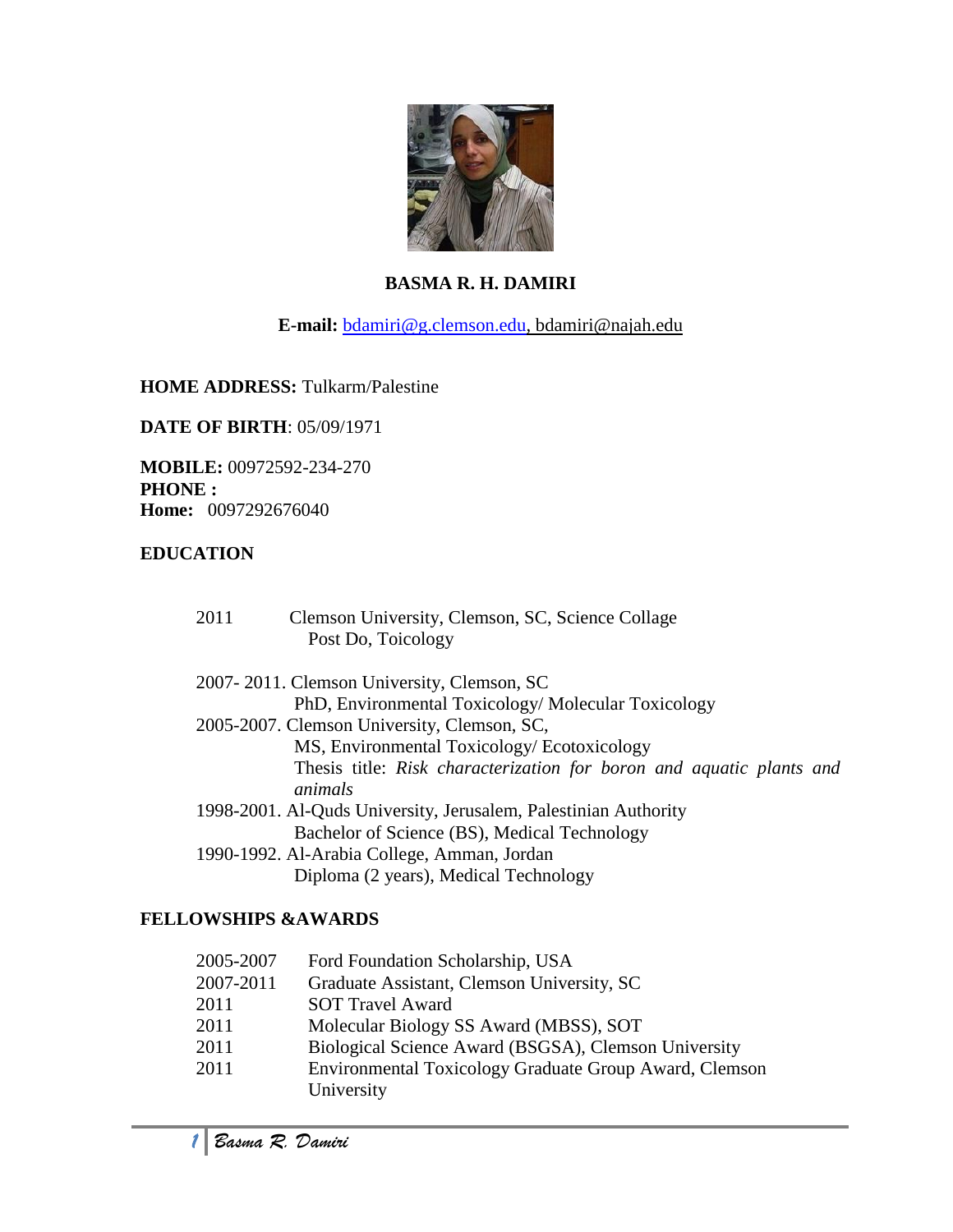#### **MEMBERSHIP:**

- Associated member pf American Academy of Forensic Science
- American Academy of Clinical Toxicology (AACT), (USA).
- Society of Toxicology (SOT), (USA)
- Women In Toxicology (WIT), (USA)
- Molecular Biology Specialty Section (MBSS), (USA)
- International Society for Studying Xenobiotics (ISSX), (USA)
- Society of Environmental Toxicology and Chemistry (SETAC), (USA)
- Patient Friends Society (West Bank, PS)
- Medical Technology Union (West Bank, PS)

# **RESEARCH ANND WORK EXPERIENCE**

## **2012-2014**

- Head of division/Pharmacology and Toxicology -An-Najah University, PS,
- Coordinator of MD students' research
- Reviewer for ASFR

# **2014: Research Title:**

# **2014-**

- Drug use and abuse between Palestinians in the years 2010-2014
- Prevalence of drug use and abuse between Palestinians school children in Nablus, 2014
- RNAi repression of cyp2b expression decreases hepatic lipid clearance, and increases serum lipids and adipose deposition, Basma Damiri, Elizabeth J. Litoff, William S. Baldwin in reviewing.

**2013: Research Title:** The Prevalence of Metabolic Syndrome and the Clustering of Metabolic Risk

Factors in School Children in Nablus City

# **2012: Research Title***:*

 Flushing of Dissolved Organic Carbon (DOC) in Jericho Sub-basin Springs and the Formation of THMs in Drinking water.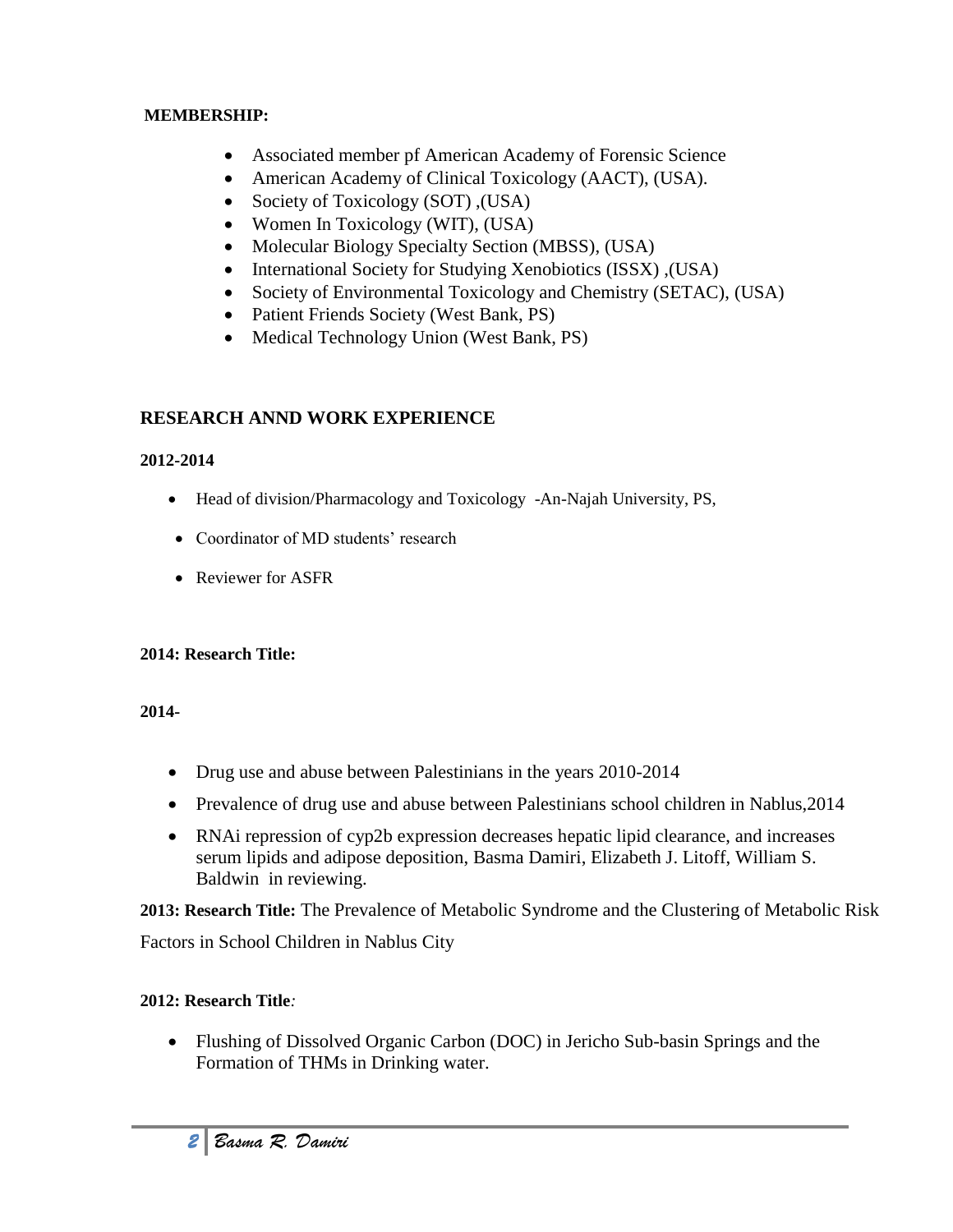Epidemiology of Autopsy Referred Cases in the North of Palestine (West Bank) From 2010 To 2012, A Retrospective Descriptive Study.

#### **2011. Research Title**

*Research Title:* Steroid hormone remediation from wastewater treatment plant effluent

#### **2007-2011. Clemson University, Department of Biological Science /Molecular Toxicology**

*Research Title*: Lentiviral-mediated RNAi knockdown yields a novel mouse model for studying Cyp2b function.

**2005- 2007. Clemson University, Environmental Toxicology, Forestry and Natural Resources Department** 

*Research Title:* Risk characterization for boron and aquatic plants and animals

## **TEACHING EXPERIENCE**

| $2012$ - Present: | An-Najah University, School of Medicine and Health |
|-------------------|----------------------------------------------------|
|                   | Sciences                                           |
| 2007-2011         | Clemson University, SC, Department of Biology      |

### **PUBLICATIONS & ABSTRACTS:**

- 2014: RNAi repression of cyp2b expression decreases hepatic .lipid clearance, and increases serum lipids and adipose deposition, Basma Damiri, Elizabeth J. Litoff, William S. Baldwin, Drug Metabolism and Disposition. *In review*
- 2006: Responses of *Typha latifolia* and *Ceriodaphnia dubia* to aqueous boron exposures. Abstract, SETAC.
- 2007: Responses of *Ceriodaphnia dubia* Richard and *Pimephales promelas*  Rafinesquet to aqueous boron exposure. Abstract, SETAC.
- 2010: Risk Characterization for Boron and Aquatic Plants and Animals. Environmental Risk Assessment Publisher: Vdm Publishing House Ltd. ISBN 978-639-22207-4.
- 2011: Repression of multiple Cyp2b members by RNAi in mice. Abstract, SOT
- 2011: Characterization of Cyp2b-Knockdown Mouse Reveals Changes in Lipid Metabolism. Abstract, ISSX
- 2011: Damiri B, Holle E, Yu X, Baldwin WS. Lentiviral-mediated RNAi knockdown yields a novel mouse model for studying Cyp2b function. Toxicol Sci. 2011 Nov 14. [Epub ahead of print] PubMed PMID: 22083726.